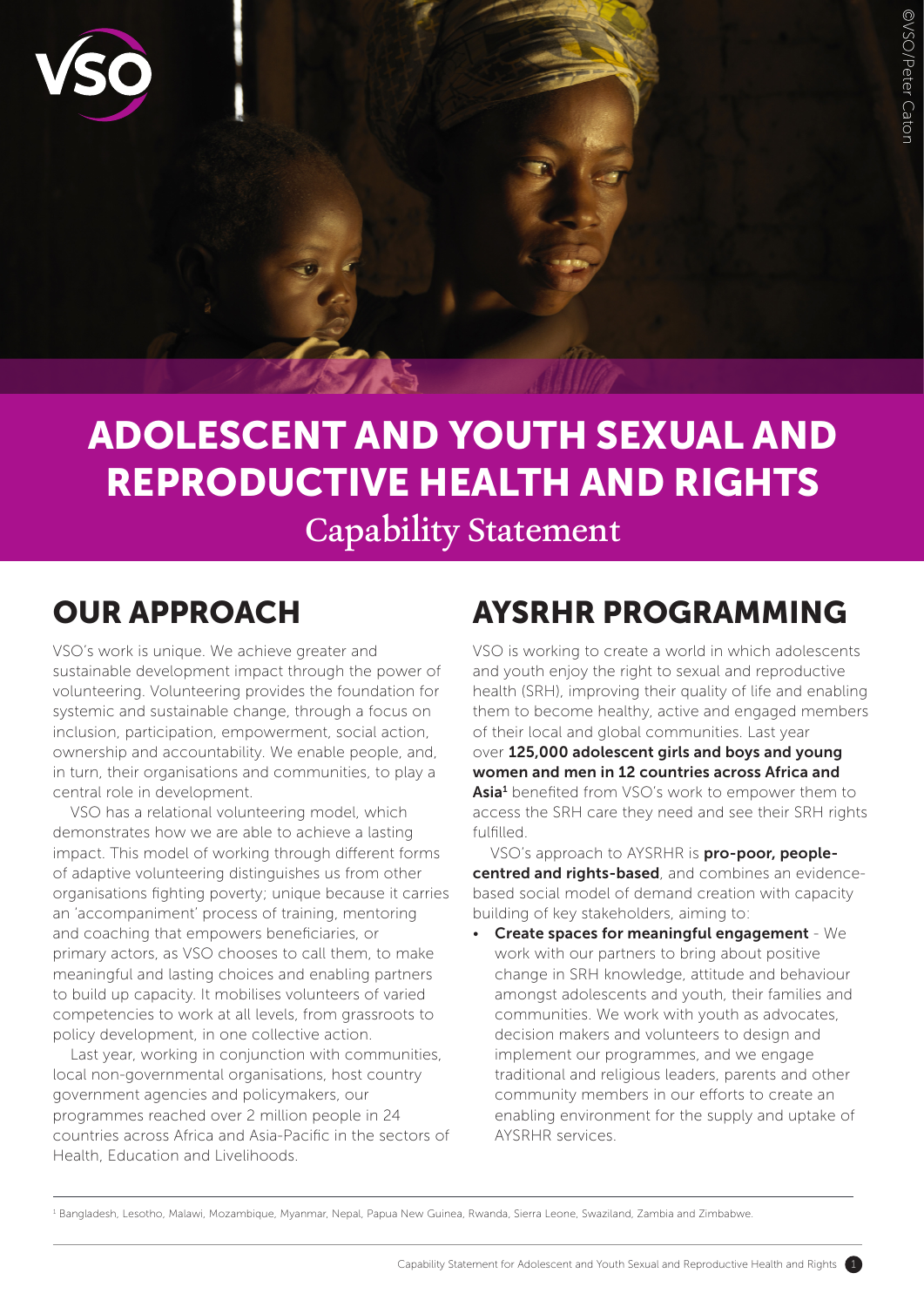- Build capacity of key actors and systems We build the capacity and work to challenge the attitudes of public and private sector service providers across the existing health and education systems to ensure that teachers and health workers provide adolescent/youth-friendly, confidential, accessible, well managed and good quality SRH and education services. Crucially, we support the meaningful participation of adolescents and youth in the design, delivery and review of services.
- • Champion evidence-informed AYSRHR best practices and innovation – VSO works with partners to identify, develop and deliver new and innovative AYSRHR interventions. To achieve this we work in partnership to scale up the use of evidenceinformed best AYSRHR practices that enhance SRH outcomes.
- • Build platforms for informed advocacy We also work with our partners and primary actors to create a more enabling policy environment for the realisation of AYSRHR.

### OUR SRHR PROGRAMMES

#### The husband school, Sierra Leone (DFID, 2016-2017)

Taking an innovative approach to bringing about positive community SRH behaviour change, VSO has worked with the local partner Fambul Initiatives Network for Equality Sierra Leone (FINE-SALON). Together they have implemented an innovative male engagement project. This has created a network of local men in Kenema district in Sierra Leone who provide a community support system that aims to enable adolescent girls and young women, who are most at risk of gender and sexual-based violence which negatively impacts on their SRH, to live safer lives. The project works on the premise that real and lasting change around SRH can only be achieved when men, as decision makers, power wielders and perpetrators of gender-based violence, show positive attitudinal and behavioural change in relation to SRHR. VSO and FINE-SALON have empowered influential men from the community to engage fellow men on a range of SRHR issues and enhance community-based accountability. This is being accomplished through a variety of initiatives such as husband schools, in-school boys' clubs, male volunteer-led marital mediation and referral, mentorship programmes, and policy dialogue with local traditional leaders.

The preliminary findings of an internal evaluation show that the approach contributed to a 50% reduction in the number of cases of domestic violence reported to the local Family Support Unit, as well as a reduction in sexual-based violence at the community level. The

project also contributed to a 10% increase in women giving birth in health facilities. This was due to a higher number of husbands encouraging their wives to deliver in hospitals and an increase in the uptake of family planning use amongst the wives of those men reached by the project. There has also been a reported reduction in the number of illegal female genital mutilations (FGM) as a result of an increased awareness amongst men about the health risks connected to the practice.

#### SRHR for Youth and Adolescents, Bangladesh (DFID, 2015 - present)

Through a multi-year DFID-funded AYSRHR programme, VSO has developed an effective youth-led and community-based approach to improve the SRHR of vulnerable adolescents and youth in rural areas of northwest Bangladesh. Partnering with local civil society organisations, we are holistically tackling the root causes of poor AYSRHR by working at individual, family, community, health service delivery and policy level.

In addition to building the capacity of front line community health workers to improve the quality of the first line SRH services they deliver, VSO has been successfully implementing a community change model combining comprehensive peer education in AYSRHR with community-led prevention of child marriage to empower youth and adolescents and their communities to become agents of change. The special value of this model lies in the creation of community structures that the same communities hold as their own, ensuring agency, participation and social action. Through the establishment of girls' hubs in schools and Child Marriage Prevention Committees at the community level, VSO has been able to create sustainable and safe platforms for dialogue and spaces for social mobilisation and action.

#### "It is independent and democratic – it is our freedom. Before this we had no space or choice."

#### Girls club member - Bangladesh

In a context where speaking out about SRH is a social taboo, over 4,500 adolescents and young people from three rural districts reported a marked increase in knowledge and understanding of SRHR, the availability of SRH services and the negative effects of early marriage since the launch of the programme. A reduction in cases of child marriage has been observed at the community level in the Dinajpur region as a result of the Child Marriage Prevention Committees.

#### TALK, Zambia (Big Lottery Fund, 2015-present)

Since 2015, VSO's Adolescents Training and Local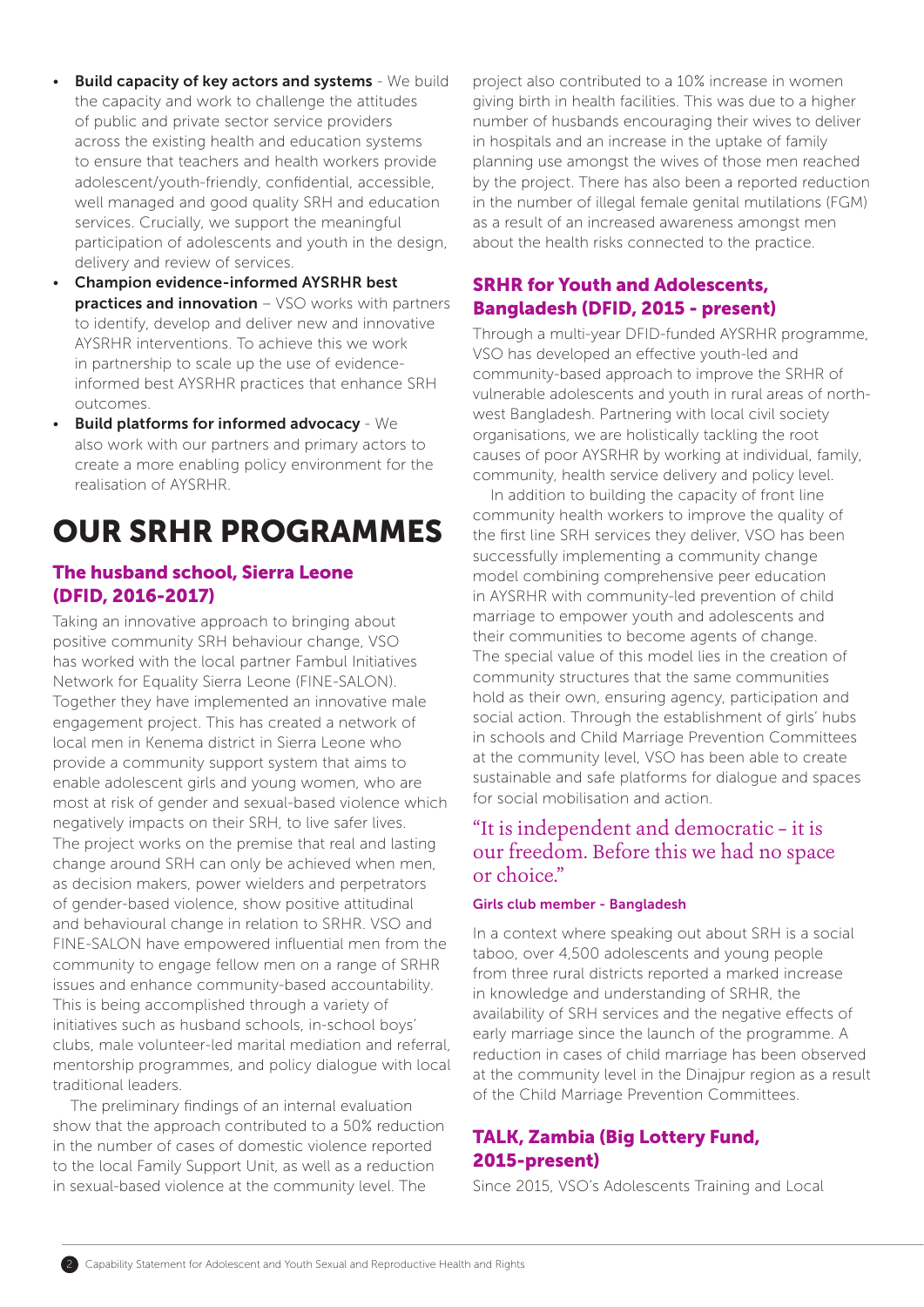

Knowledge of Sexual and Reproductive Health and Rights (TALK) project, partly funded by the Big Lottery Fund, has been applying a comprehensive approach to empowering girls and boys in rural areas of Zambia to make informed decisions about their SRH. This has included combining adolescent SRH awareness-raising techniques, implementing SRH community behavioural change models and capacity-building of SRH service providers. Working in partnership with Planned Parenthood Association of Zambia (PPAZ), the project has reached approximately 8,000 youth through the establishment of seven youth-friendly corners in health facilities or schools where girls and boys can access adolescent and youth-friendly SRHR information and services. It has also provided increased communitybased distribution of SRH and family planning commodities and has increased the engagement of young people on SRHR issues. This was done through the introduction of radio listening clubs where girls and boys can access live call-in discussions on local community radio, led by trained SRH peer educators. The project also contributed to reducing myths and misconceptions about AYSRHR at community level by engaging over 200 traditional leaders and other key decision makers as youth SRH champions. Documented evidence over the past year suggests that this approach is proving effective with the target youth. Adolescents report feeling more confident and empowered to make SRHR decisions. The adolescents also attribute their increased knowledge levels of SRHR to the project. There is also evidence of a 28% increase in the number of decision makers that actively support adolescent SRHR.

"Before TALK, our young people did not understand that teenage pregnancies, marriages and HIV/STIs affected their health and education. With the project, they are

even teaching us SRHR issues" Local community leader

#### Gender empowerment and development to enhance rights, Swaziland (SIDA, 2013- 2017)

Through a five-year regional programme funded by the Swedish Government (SIDA) that combines health and livelihoods interventions to improve the SRHR outcomes of youth and adolescents, VSO has been applying an innovative edutainment approach to SRHR behaviour-change education and communication for in-school youth in Swaziland. This includes the use of music and dance as a means to share HIV and SRHR messaging. VSO volunteers have supported the development of girls' clubs where adolescent students find a safe place to voice the HIV and SRHR-related challenges they face, and learn about how to raise awareness about these through composing songs and developing dance routines. Students perform their routines to educate other young people and the wider community to expand the impact of the project. Recent evidence shows that the intervention has positively impacted on the knowledge and behaviours of youth and adolescents in the region. Members of the girls' club reported that VSO's edutainment approach increased their understanding and knowledge about HIV and SRHR issues, while teachers reported a marked decrease in school drop outs due to teenage pregnancy. HIV positive adolescents reported a reduction in stigma and discrimination and club members confirmed that they are now more confident to identify and report cases of sexual abuse. The success of the girls' groups led to the establishment of boys' clubs, which provide complimentary community edutainment about SRH through the use of the traditional gumboot dance.